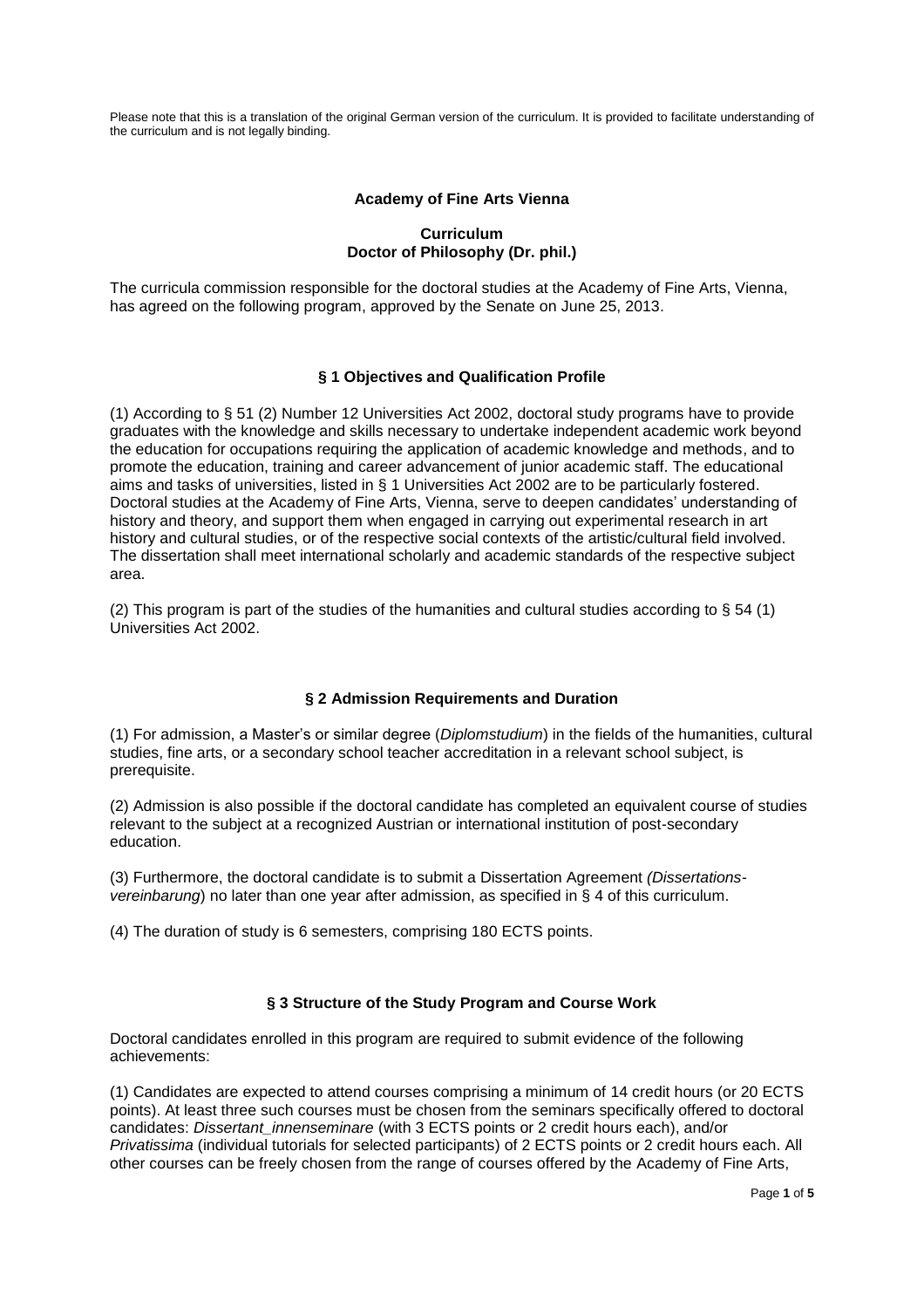Vienna, or by other Austrian or international institutions of post-secondary education; such courses must, however, in form and content be relevant to the candidate's dissertation, or complement the respective field of studies. These electives are to be included in the Dissertation Agreement.

(2) Research findings concerning the dissertation must be publicly presented at least once during the doctoral program at the Academy of Fine Arts, Vienna (e.g. in the course of the Graduate Conference).

(3) Doctoral candidates and their supervisors are expected to meet at least once a year to give and receive feedback, respectively, on the study progress. It is recommended that such discussions be recorded in writing.

(4) After all requirements have been fulfilled, the study program is concluded with a public Thesis Defense (cf. § 8) and the publication of the dissertation (cf. § 9).

### **§ 4 Submission of a Dissertation Agreement (***Dissertationsvereinbarung***)**

(1) In the course of the first year after admission, the doctoral candidate is to apply to the relevant university body (*studienrechtliches Organ*) for the authorization of the Doctoral Proposal (*Dissertationsvorhaben*) together with the Dissertation Agreement, the latter of which comprises the confirmation of supervision and the Dissertation Agreement.

(2) In the Dissertation Agreement, which is to be concluded in either German or English, a qualified faculty member (with *venia docendi*) of the Academy of Fine Arts, Vienna according to § 94 (2) Number 1 Universities Act 2002 undertakes to supervise the respective dissertation. Should, as far as content is concerned (especially owing to the dissertation's transdisciplinary nature), two supervisors be required, this must be determined in the Dissertation Agreement, and a supervision confirmation by the second supervisor submitted.

(3) In addition to the above-mentioned supervision confirmation, the Dissertation Agreement shall comprise the following:

a. Doctoral candidate's name, matriculation number, date of birth

- b. Supervisor's (Supervisors') name(s)
- c. Title of the dissertation
- d. Language of the dissertation and the Thesis Defense
- e. The exposé underlying the authorization of the Doctoral Proposal

f. List of optional courses (i.e. those courses the doctoral candidate may choose freely)

g. Key data of supervision, especially the frequency of feedback sessions planned between candidate and supervisor.

h. Formal commitment by the candidate to adher to the rules of Good Practice in Research and Scholarship.

(4) During the course of studies, the Dissertation Agreement can be supplemented by the doctoral candidate, subject to the supervisor's (supervisors') approval, with e.g. the records of said feedback sessions (see § 3 (3)). Should either party to the Dissertation Agreement wish to terminate or substantially amend the same without the other party's consent, authorization by the relevant university body responsible for study matters is to be sought.

# **§ 5 Supervision of the Dissertation**

(1) Faculty members of the Academy of Fine Arts, Vienna, who are authorized to teach university courses in accordance with § 94 (2) Number 1 Universities Act 2002, as well as senior faculty (i.e. those with habilitation) are qualified to supervise doctoral theses in their respective field of expertise.

(2) Should joint supervision be required, the additional supervisor is to be chosen from the persons listed in the above paragraph (1). In certain cases, which must be individually authorized, the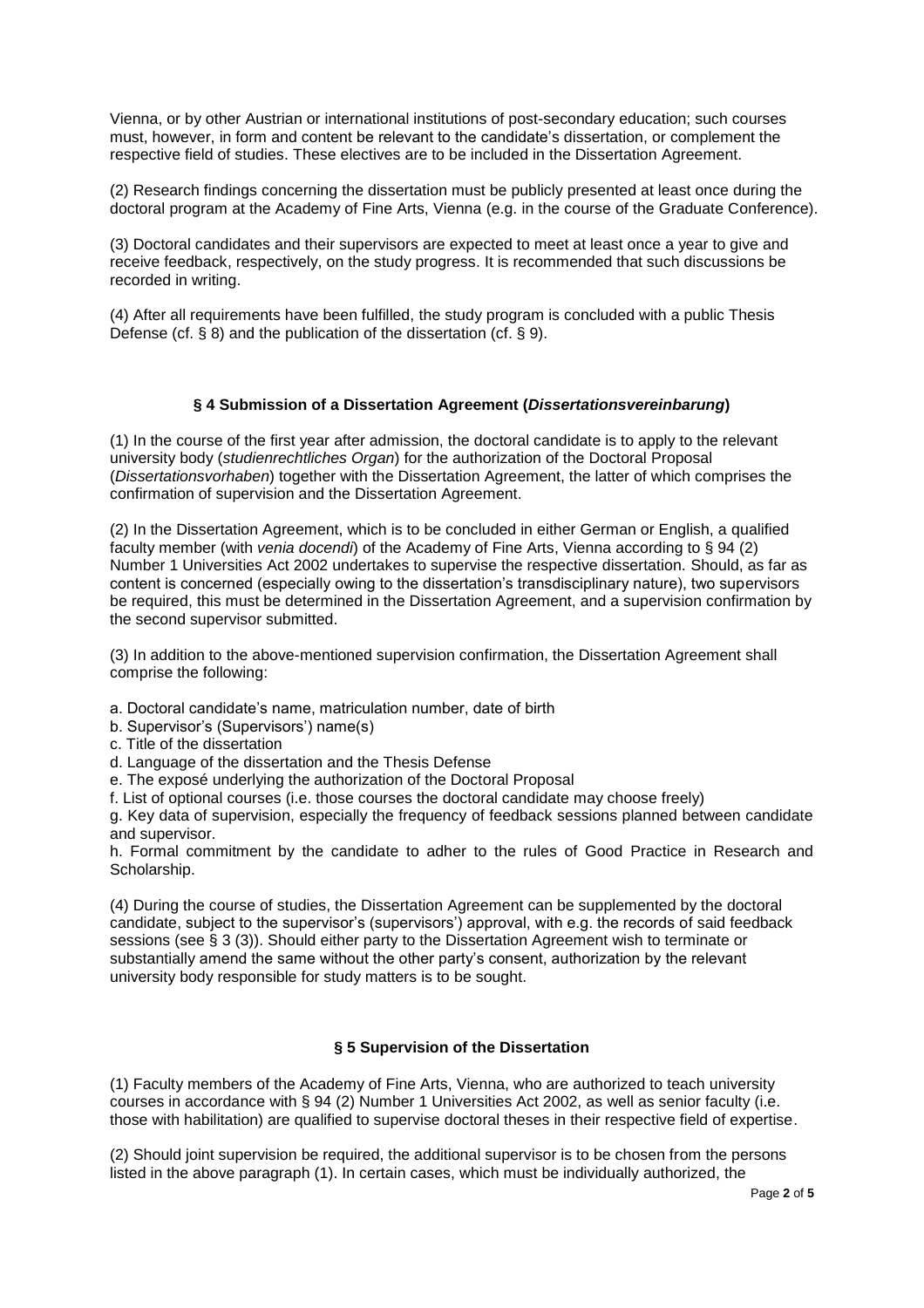university body responsible for study matters (*studienrechtliches Organ*) is entitled to commission holders of a teaching qualification issued by other recognized Austrian or international institutions of post-secondary education with the supervision and assessment of the dissertation, subject to the availability of funds required therefor, if the latter's teaching qualification is equivalent to the one defined in Section 1. The selection of additional supervisors is always subject to the main supervisor's approval.

### **§ 6 Dissertation**

(1) To obtain a doctoral degree, doctoral candidates are required to write a dissertation, which can be supplemented with any necessary or helpful material from other sources or media.

(2) The dissertation is equivalent to 160 ECTS points.

(3) The doctoral candidate shall select a dissertation topic from the fields of art history and cultural studies, or one that is productively linked to the same.

(4) Candidates who wish to work cooperatively on a particular topic are permitted to do so, provided that their work can be assessed individually.

(5) Before the dissertation is submitted, doctoral candidates have the option to change either their supervisor or their respective topic; such changes must, however, be authorized by the university body responsible for study matters. In the case of a change of supervisor(s), a new Dissertation Agreement must be concluded, whereas a change of topic is to be added to the existing Dissertation Agreement as an amendment.

(6) Dissertations are to be submitted in two printed copies to the university body responsible for study matters, and as a digital copy deposited as a pdf file. Moreover, candidates shall provide a list of five persons holding the *venia docendi* in accordance with § 94 (2) Number 1 Universities Act 2002 in the field of the thesis, or in a closely related one, who may be asked to compose a second appraisal (*Gutachten*) for the dissertation. The university body responsible for study matters submits the dissertation to the appraisers, who are then asked to evaluate it within a maximum of four months.

# **§ 7 Appraisal and Assessment**

(1) After dissertation submittal, the supervisor is expected to write one of the two appraisals required.

(2) The university body responsible for study matters commissions a person with said teaching qualification (*venia docendi*) with the writing of a second dissertation appraisal. Usually, this person is chosen from the list of potential appraisers (§ 6 (6)).

(3) Each dissertation appraisal must include its topic, the methodological approach used, a contextualization of the dissertation within the current state of research on the respective topic, and a summarizing assessment of the dissertation. Moreover, each appraiser is to grade the dissertation according to the Austrian grading system (very good, good, satisfactory, adequate, and insufficient/poor).

(4) The overall assessment of the PhD Project results from the mean value of both grades given by the respective appraisers.

(5) The dissertation appraisals will be communicated to the doctoral candidates and the examination panel (*Prüfungssenat*) by the university body responsible for study matters.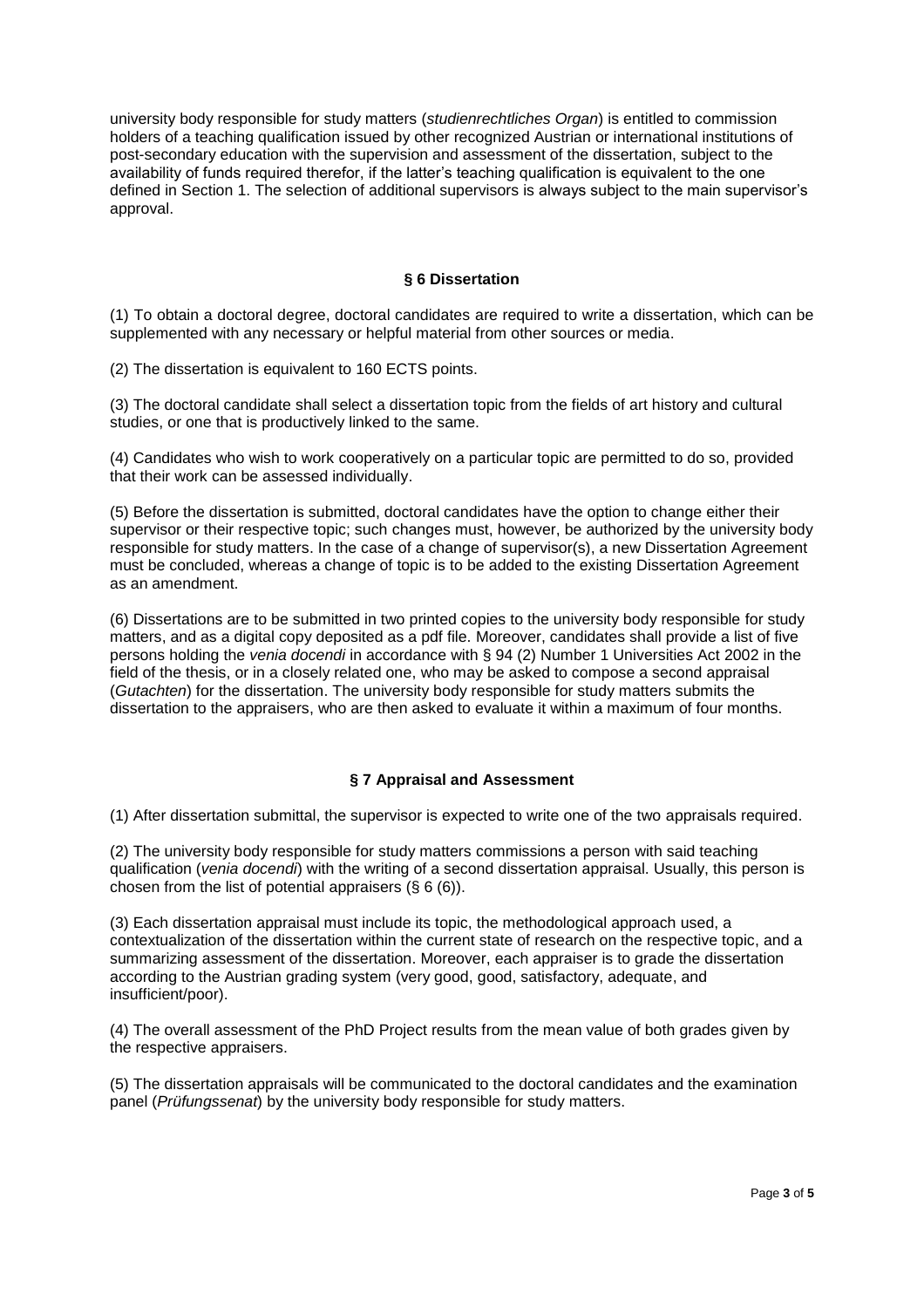### **§ 8 Thesis Defense (***Defensio***)**

(1) The course of studies is concluded with an oral presentation and Thesis Defense before an examination panel.

. (2) The Thesis Defense takes place in public.

(3) To be entitled to hold the Thesis Defense, the doctoral candidate must provide the relevant university body with the following documentation:

1. The positive assessment of the candidate's participation in the courses stipulated in the

- Dissertation Agreement according to § 3 (1)
- 2. A positive overall assessment of the dissertation. (§ 7 (4))

(4) The examination panel shall be appointed by the responsible university body and comprise at least the supervisor or supervisors (if applicable), the second appraiser and one member of the curricula commission responsible for doctoral studies who has not been involved in the supervision and/or appraisal of the respective dissertation. One of the members of the panel is to be appointed chair as suggested by the curricula commission responsible. Furthermore, the exam panel is to assess the Thesis Defense by giving a grade.

(5) The overall assessment of the doctoral candidate results from the mean value of both grades given by the two appraisers, and the grade received for the delivery of the Thesis Defense. If this result has any decimal places, numbers up to 0.5 are to be rounded down, whereas decimals above 0.5 are to be rounded up mathematically. For values of up to 1.5, the doctoral candidate graduates "with highest honors" (*mit ausgezeichnetem Erfolg bestanden),* and between 1.6 and 4.5 students have passed (*bestanden*), whereas with a grade of 4.6 or lower, they have failed (*nicht bestanden*).

(6) The Thesis Defense can be held no earlier than two weeks after the appraisals of the dissertation have been submitted.

#### **§ 9 Publication**

(1) After the candidate's successful completion of the Thesis Defense, the dissertation shall be published by means of

- 1. Submittal to the university library of the Academy of Fine Arts, Vienna
- 2. Submittal to the National Library
- 3. Submittal of an electronic version of the dissertation to the university library of the Academy
- of Fine Arts, Vienna (Internet publication)

# **§ 10 Academic Degree**

The academic degree is "Doctor of Philosophy", in Austria abbreviated to "Dr.<sup>in</sup> phil."/"Dr. phil.", awarded to doctoral candidates after the successful completion of their doctoral studies and the actual publication of their dissertation.

# **§ 11 Effective Date and Interim Regulations**

(1) This curriculum comes into effect on October 1, 2013.

(2) Doctoral candidates who commenced their studies before this curriculum for the Doctor of Philosophy program came into force are entitled to continue their studies according to the provisions stipulated herein by submitting a simple declaration on a voluntary basis. The curricula commission